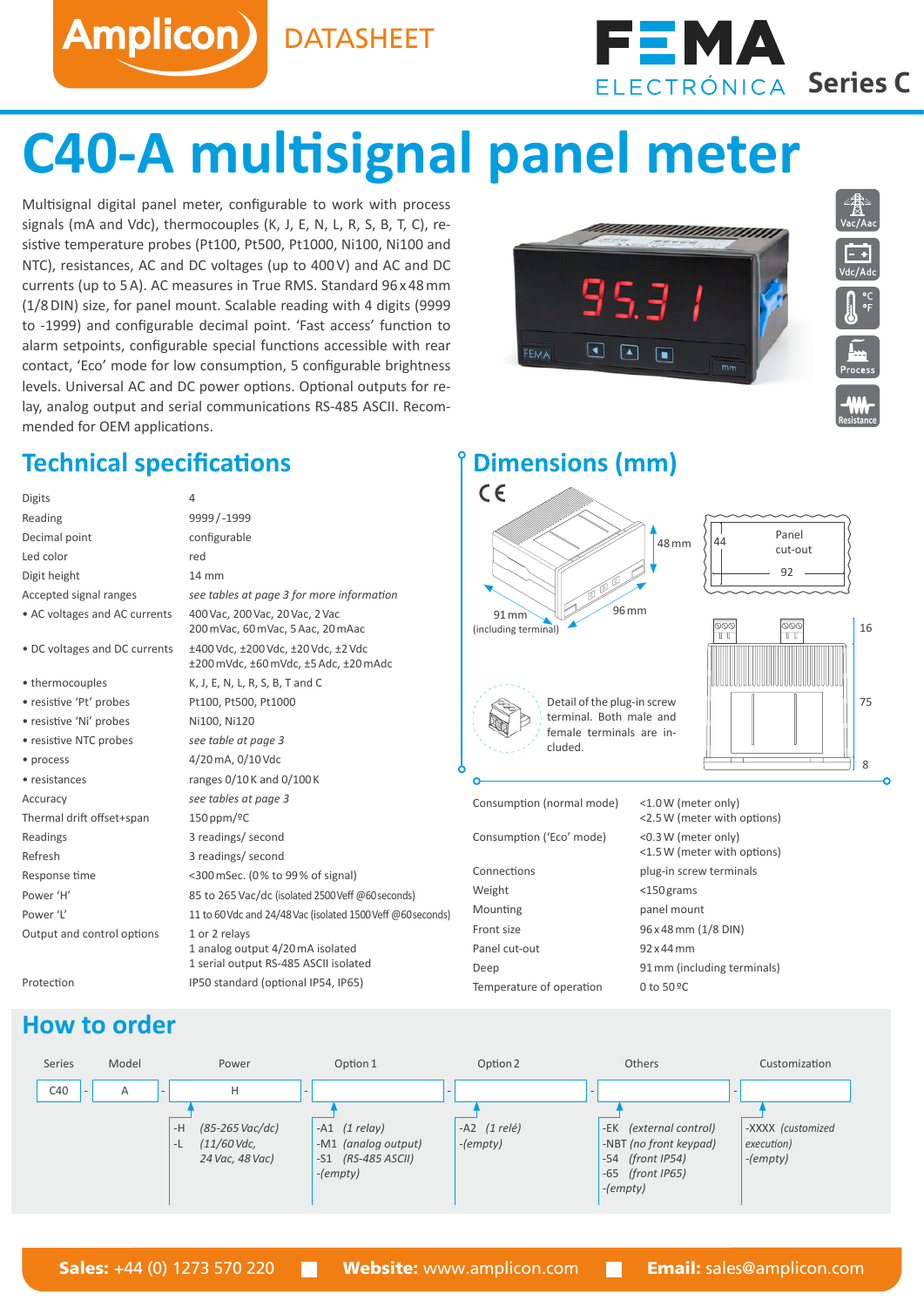

#### **Additional documentation**

| User's manual C40-A            |
|--------------------------------|
| Datasheet C40-A                |
| Quick installation guide C40-A |
| CE declaration of conformity   |
| Warranty                       |

[www.fema.es/docs/3987en\\_C40-A\\_manual.pdf](http://www.fema.es/docs/3987en_C40-A_manual.pdf) [www.fema.es/docs/3988en\\_C40-A\\_datasheet.pdf](http://www.fema.es/docs/3988en_C40-A_datasheet.pdf) [www.fema.es/docs/3989en\\_C40-A\\_installation.pdf](http://www.fema.es/docs/3989en_C40-A_installation.pdf) [www.fema.es/docs/3990en\\_C40-A\\_conformity.pdf](http://www.fema.es/docs/3990en_C40-A_conformity.pdf) [www.fema.es/docs/3991en\\_C40-A\\_warranty.pdf](http://www.fema.es/docs/3991en_C40-A_warranty.pdf)

Amplicon) DATASHEET

#### **Functions included**

| <b>'Fast access'</b> menu  press the 'UP' $(^\prime \triangle'')$ front key to access and modify the<br>alarm setpoints, and / or the maximum and minimum mem-<br>ory. Configurable menu.                                                                                                                |
|----------------------------------------------------------------------------------------------------------------------------------------------------------------------------------------------------------------------------------------------------------------------------------------------------------|
| <b>'External control'</b> function connect a contact to the rear terminal, and configure a func-<br>tion to be associated with that contact : activate the 'second<br>scaling', control the decimal point 0, 1, 2 or 3, perform a<br>'hold' on the reading or activate the maximum or minimum<br>memory. |
| 'Eco' mode automatic turn off of the display leds, to reduce the con-<br>sumption of the instrument when the operator is not using it.                                                                                                                                                                   |
| minimum, with setpoint and hysteresis.                                                                                                                                                                                                                                                                   |
| Reading offset this function allows to configure a fixed number of counts to<br>be added to the reading.                                                                                                                                                                                                 |
| <b>Second scaling'</b> function define two scalings for the same signal and control which<br>one is active with the 'External control' option.                                                                                                                                                           |
| minimum predefined changes on the reading.                                                                                                                                                                                                                                                               |
| Output and control options optional 1 or 2 relay outputs, 1 analog 4/20 mA isolated out-<br>put, 1 serial RS-485 ASCII isolated output.                                                                                                                                                                  |
|                                                                                                                                                                                                                                                                                                          |
| Password blocks the configuration menu.                                                                                                                                                                                                                                                                  |

#### **Connections and rear view**



## **Internal structure - Jumpers for input range selection**

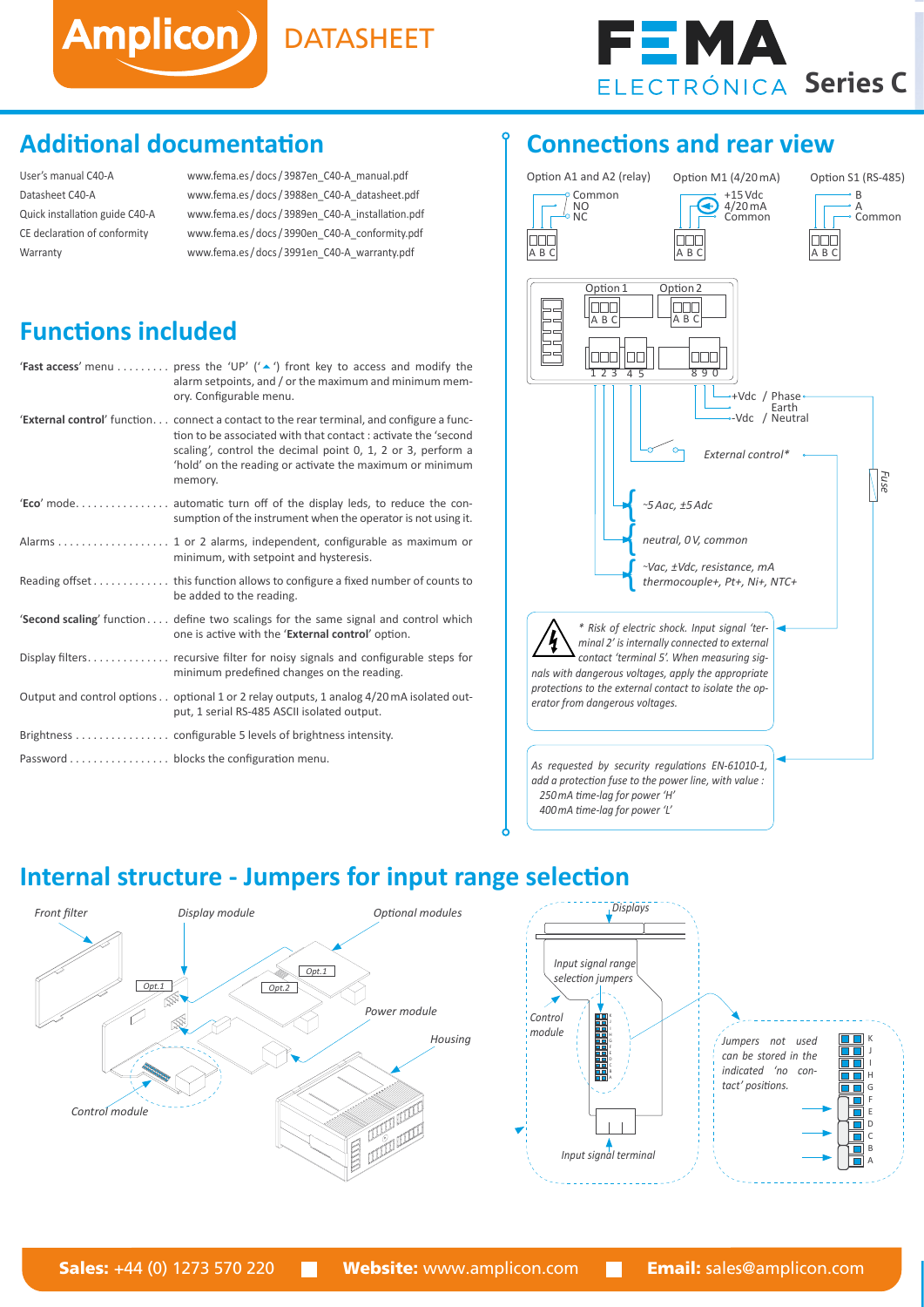

#### **Input signal ranges - Technical specifications**

Amplicon) DATASHEET

| Vac ranges<br>(Veff.) | <b>Scale</b><br>by default | <b>Scalable</b>       | <b>Jumper</b>  | <b>Accuracy</b><br>(%FS) | Max. signal<br>(Vp) | $Z_{in}$ | Max. over-<br>signal |
|-----------------------|----------------------------|-----------------------|----------------|--------------------------|---------------------|----------|----------------------|
| 400 Vac               | 400                        |                       |                | <0.25%                   | 600 Vp              | 12 M     | 1000 Vp              |
| 200 Vac               | 200.0                      | from 9999<br>to -1999 | A <sub>l</sub> | < 0.20%                  | 325 Vp              | 4.4M     | 400 Vp               |
| 20 Vac                | 20.00                      |                       | B <sub>1</sub> |                          | 32.5Vp              | 477K     | 200 Vp               |
| $2$ Vac               | 2.000                      |                       | C1             |                          | 3.25 Vp             | 45 K     | 100 Vp               |
| $200$ mVac            | 200.0                      |                       | D <sub>1</sub> |                          | $325$ mVp           | 4.4K     | 20 Vp                |
| 60 m Vac              | 60.0                       |                       | ΕI             | $< 0.25 \%$              | $132$ mVp           | 2.2K     | 1 Vp                 |

| <b>Vdc ranges</b> | <b>Scale</b><br>by default | <b>Scalable</b>       | <b>Jumper</b> | <b>Accuracy</b><br>(%FS) | Max. signal<br>(Vdc) | $Z_{in}$ | Max. over-<br>signal |
|-------------------|----------------------------|-----------------------|---------------|--------------------------|----------------------|----------|----------------------|
| ±400 Vdc          | 400                        |                       | - - -         |                          | 600 Vdc              | 12 M     | 1000 Vdc             |
| $±200$ Vdc        | 200.0                      |                       | A             |                          | 325 Vdc              | 4.4M     | $400$ Vdc            |
| $±20$ Vdc         | 20.00                      | from 9999<br>to -1999 | B             | < 0.20%                  | 32.5 Vdc             | 477K     | $200$ Vdc            |
| $±2$ Vdc          | 2.000                      |                       | C             |                          | $3.25$ Vdc           | 45 K     | $100$ Vdc            |
| $±200$ mVdc       | 200.0                      |                       | D             |                          | $325$ mVdc           | 4.4K     | $20$ Vdc             |
| $±60$ mVdc        | 60.0                       |                       | Ε             | <0.25%                   | $132$ mVdc           | 2.2K     | 1 Vdc                |

| Aac ranges<br>(Aeff.) | <b>Scale</b><br>by default | <b>Scalable</b>         | <b>Jumper</b> | <b>Accuracy</b><br>(%FS) | Max. signal<br>(Ap) | $Z_{in}$ | Max. over-<br>signal |
|-----------------------|----------------------------|-------------------------|---------------|--------------------------|---------------------|----------|----------------------|
| 5 Aac                 | 5.000                      | from 9999<br>to $-1999$ |               | <0.25%                   | $8.5$ Ap            | 20mOhm   | 16Ap                 |
| 20 mAac               | 20.00                      |                         | F I           | < 0.15 %                 | $32$ $mAp$          | 4.7R     | 125 m Ap             |

| Adc ranges | <b>Scale</b><br>by default | <b>Scalable</b>         | <b>Jumper</b> | <b>Accuracy</b><br>(%FS) | Max. signal<br>(Adc) | $Z_{in}$ | Max. over-<br>signal |
|------------|----------------------------|-------------------------|---------------|--------------------------|----------------------|----------|----------------------|
| $±5$ Adc   | ±5.000                     | from 9999<br>to $-1999$ | $- - -$       | <0.25%                   | $8.5$ Adc            | 20mOhm   | 16 Adc               |
| $±20$ mAdc | ±20.00                     |                         |               | $< 0.15 \%$              | 32 mAdc              | 4.7R     | 125 mAdc             |

| <b>Process</b><br>ranges | Scale<br>by default | <b>Scalable</b>         | Jumper | <b>Accuracy</b><br>(%FS) | Max. signal      |         | Max. over-<br>signal |
|--------------------------|---------------------|-------------------------|--------|--------------------------|------------------|---------|----------------------|
| 4/20mA                   | 0/100.0             | from 9999<br>to $-1999$ |        | $< 0.15 \%$              | 32 <sub>ma</sub> | 4.7mOhm | 125mA                |
| $0/10$ Vdc               | 0/100.0             |                         | B      | <0.20%                   | 32.5 Vdc         | 477K    | 200 Vdc              |

| <b>NTC</b> probes                                                     | <b>Jumper</b> | Range               | <b>Total error</b>  | Beta                 |
|-----------------------------------------------------------------------|---------------|---------------------|---------------------|----------------------|
| $R_{25}$                                                              |               | of measure          | (% of reading)      | (configurable)       |
| , 1K, 1.5K, 2K, 2.2K,<br>3.3K, 4.7K, 5K, 6.8K, 10K,<br>12K, 15K, 22K, | G K           | de 100 R<br>a 100 K | $<$ 1.5% of reading | from 2000<br>to 5000 |

*Note - to obtain the measurable range of temperature in degrees, check at the table provided by the NTC manufacturer, the temperature associated with 100 R and the temperature associated with 100 K*

| <b>Thermocouples</b> | <b>Jumper</b> | Range in <sup>o</sup> C<br>(in 9F)    | Total error<br>(cold junction included) |
|----------------------|---------------|---------------------------------------|-----------------------------------------|
| Thermocouple K       | E             | $-200/1350$ °C<br>$(-328/24629)$ F)   |                                         |
| Thermocouple J       | E             | $-200/1200$ ºC<br>$(-328/21929)$      |                                         |
| Thermocouple E       | Ε             | $-190/1000$ $°C$<br>$(-310/18329)$ F) |                                         |
| Thermocouple N       | E             | $-200/1300$ $°C$<br>$(-328/23729)$    |                                         |
| Thermocouple L       | E             | $-200/900$ ºC<br>$(-328/1652$ °F)     | <30                                     |
| Thermocouple C       | E             | 0/2300 ºC<br>$(-32/41729)$ F)         |                                         |
| Thermocouple R       | E J           | $-50/1768$ $°C$<br>$(-58/32149)$      |                                         |
| Thermocouple S       | E J           | $-50/1768$ $°C$<br>$(-58/32149)$      |                                         |
| Thermocouple B       | E J           | 70/1820 ºC<br>$(158/3308$ °F)         |                                         |
| Thermocouple T       | E J           | $-200/400$ $°C$<br>$(-328/7529)$      |                                         |

| <b>Pt and Ni</b><br>probes | Jumper | Range in <sup>o</sup> C<br>(in 9F)  | <b>Total error</b> | <b>Current</b><br>at sensor |
|----------------------------|--------|-------------------------------------|--------------------|-----------------------------|
| Pt100                      | G H    | $-200/750$ $°C$<br>$(-328/13829F)$  |                    | $<$ 900 $uA$                |
| Pt500                      | G      | $-150/630$ $°C$<br>$(-238/1166$ ºF) |                    | $<$ 900 uA                  |
| Pt1000                     | G      | $-190/630$ $°C$<br>$(-310/1166$ °F) | <19                | $<$ 90 $uA$                 |
| Ni100                      | G H    | $-60/180$ $°C$<br>$(-76/3569F)$     |                    | $<$ 900 $uA$                |
| NI120                      | G H    | $-80/245$ $°C$<br>$(-112/4739F)$    |                    | $<$ 900 uA                  |

| <b>Resistance</b><br>ranges | <b>Jumper</b> | <b>Total error</b><br>(% of reading) |
|-----------------------------|---------------|--------------------------------------|
| $0$ to $10K$                | GHK           | $<$ 1.5% of reading                  |
| 0 to 100K                   | G K           |                                      |